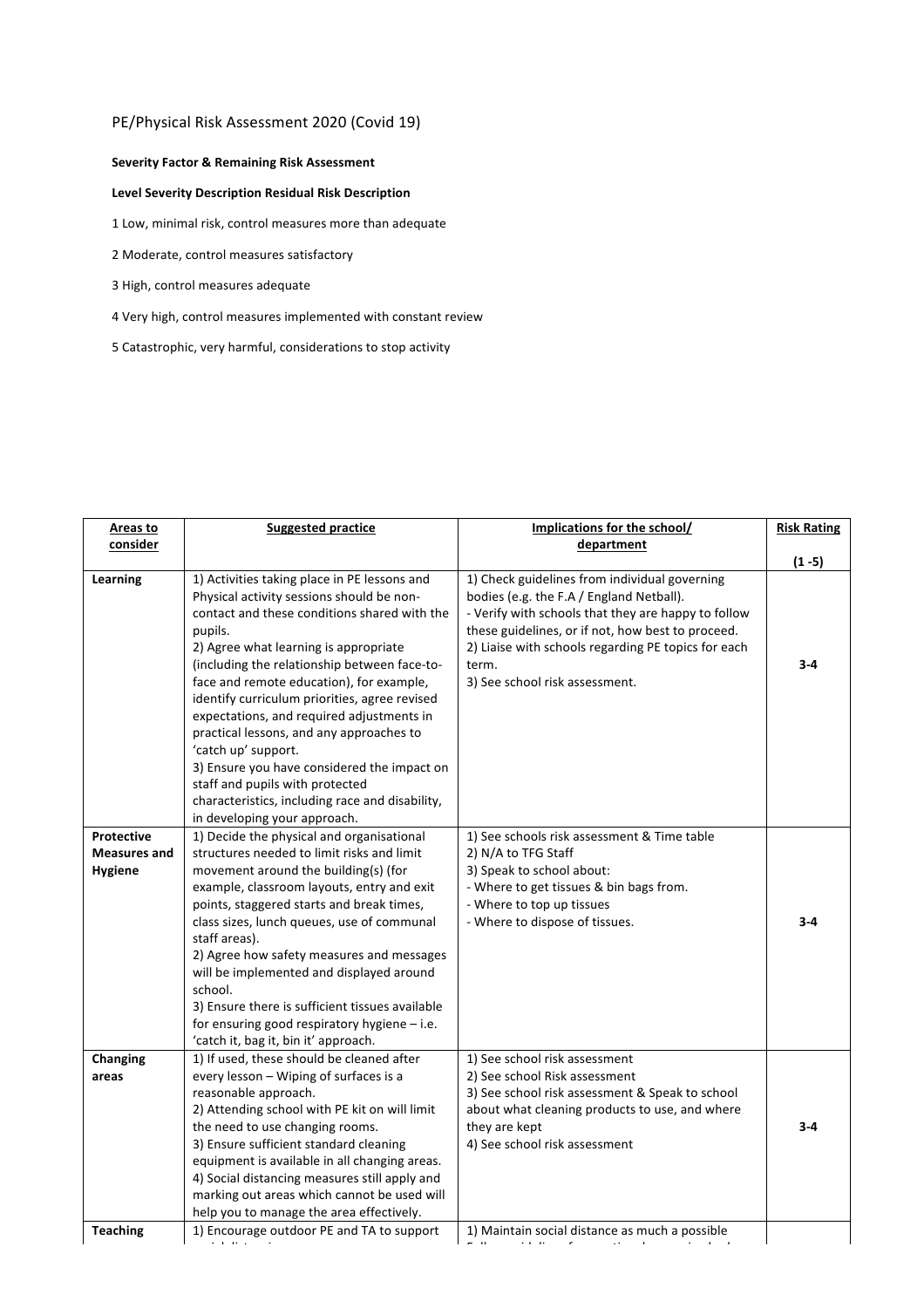|                      | be preferable to indoor PE.                                                                |                                                                      |         |
|----------------------|--------------------------------------------------------------------------------------------|----------------------------------------------------------------------|---------|
| <b>Social</b>        | 1) You should ensure that all lesson activity                                              | 1) Check guidelines from individual governing                        |         |
| distancing           | adheres to the social distancing rules in place                                            | bodies (e.g. the F.A / England Netball).                             |         |
| within lessons       | at the time of delivery. This could mean                                                   | - Verify with schools that they are happy to follow                  | $3 - 4$ |
|                      | team games involving contact are currently                                                 | these guidelines, or if not, how best to proceed.                    |         |
|                      | not possible.                                                                              | 2) See school risk assessment                                        |         |
|                      | 2) One solution is for each student to have                                                |                                                                      |         |
|                      | their own zone which they can work in                                                      |                                                                      |         |
| <b>Group sizes</b>   | 1) Class sizes should adhere to Government                                                 | 1) See school risk assessment                                        |         |
|                      | guidance and be reduced to a level where                                                   |                                                                      | $3 - 4$ |
|                      | social distancing rules can be applied.                                                    |                                                                      |         |
| <b>PE Clothing</b>   | 1) The school will need to agree on                                                        | 1) See school risk assessment                                        |         |
|                      | modifications/adaptions on clothing                                                        |                                                                      |         |
|                      | expectations. It may be that you would like                                                |                                                                      |         |
|                      | your students to attend in their PE kit for the                                            |                                                                      |         |
|                      | whole day on the day when they have a                                                      |                                                                      | $3 - 4$ |
|                      | timetabled physical education lesson in                                                    |                                                                      |         |
|                      | order to limit or avoid the use of the                                                     |                                                                      |         |
|                      | changing areas. This is a whole school                                                     |                                                                      |         |
|                      | decision. You may want to consider back up                                                 |                                                                      |         |
|                      | clothing for when the weather is poor.                                                     |                                                                      |         |
| PE equipment         | 1) Equipment will need to be cleaned after                                                 | 1) See school risk assessment                                        |         |
|                      | each use. It should be noted that this a                                                   | -Discuss with school what cleaning equipment you                     |         |
|                      | whole school issue and all                                                                 | should use, how it us used and where it is stored                    |         |
|                      | departments/subjects will be facing the                                                    | 2) Where possible give each child their own piece                    |         |
|                      | same issues so this should be a whole school                                               | of equipment e.g. a ball, a hockey stick                             |         |
|                      | solution.                                                                                  | 3) Where possible give each child their own piece                    |         |
|                      | 2) You will need to decide on which                                                        | of equipment e.g. a ball / hockey stick                              | $3 - 4$ |
|                      | equipment is easier to build into lessons and                                              | - Use numbered cones or spots so each child has a                    |         |
|                      | take into account the cleaning regime at the                                               | place to put their equipment when they are not                       |         |
|                      | end of the sessions.                                                                       | using it.                                                            |         |
|                      | 3) Hand washing routines will mean more                                                    |                                                                      |         |
|                      | equipment is available to pupils, however it                                               |                                                                      |         |
|                      | is often easier to plan for and discourage the<br>sharing of equipment to mitigate against |                                                                      |         |
|                      | virus transmission.                                                                        |                                                                      |         |
| Washing              | 1) Opportunities for handwashing before                                                    | 1) See school risk assessment & Discuss with                         |         |
| hands/hand           | and after the lesson must be available.                                                    | teachers the hand washing procedure e.g. children                    |         |
| sanitiser            | 2) Hand sanitiser should be readily available                                              | wash hands before TFG coach collects them                            | $3 - 4$ |
|                      | for students to use throughout the day. This                                               | 2) See school risk assessment                                        |         |
|                      | is in addition to regular handwashing.                                                     | If hand sanitiser is available for children, find out                |         |
|                      |                                                                                            | where this is kept/stored and when the children                      |         |
|                      |                                                                                            | should use it.                                                       |         |
| <b>Staff hygiene</b> | 1) Opportunities for handwashing before                                                    | 1) Discuss with school area for staff to wash hands.                 |         |
|                      | and after the lesson must be available.                                                    | $2 - 4$ ) Part of company hygiene policy                             |         |
|                      | 2) Each employee will have personal 'hand                                                  |                                                                      | $3 - 4$ |
|                      | sanitizer pot' provided by TFG.                                                            |                                                                      |         |
|                      | 3) Staff to wash uniform after each day of                                                 |                                                                      |         |
|                      | work                                                                                       |                                                                      |         |
|                      | 4) Staff who visit more than one venue each                                                |                                                                      |         |
|                      | day will change uniform before entering next                                               |                                                                      |         |
|                      | venue                                                                                      |                                                                      |         |
| <b>Indoor</b>        | 1) Maximum airflow through indoor area                                                     | 1) Open windows and prop open any entrance                           |         |
| <b>Lessons</b>       | 2) Low level cardiovascular activities                                                     | doors to create maximum airflow (imperative this                     |         |
|                      | 3) No Physical Contact Games                                                               | is done even if it's cold)                                           | $3 - 4$ |
|                      | 4) Suitable activities                                                                     | 2) Plan and deliver activities that require minimal                  |         |
|                      | 5) Theory support<br>6) Social distancing                                                  | physical exertion and keep breathing levels as<br>normal as possible |         |
|                      |                                                                                            | 3) As per outside guidance no 'physical contact                      |         |
|                      |                                                                                            | games'                                                               |         |
|                      |                                                                                            | 4) PE - Yoga and Wellness, Drama, Dance, Multi                       |         |
|                      |                                                                                            | <b>Skills</b>                                                        |         |
|                      |                                                                                            | Clubs - skill development station based activities /                 |         |